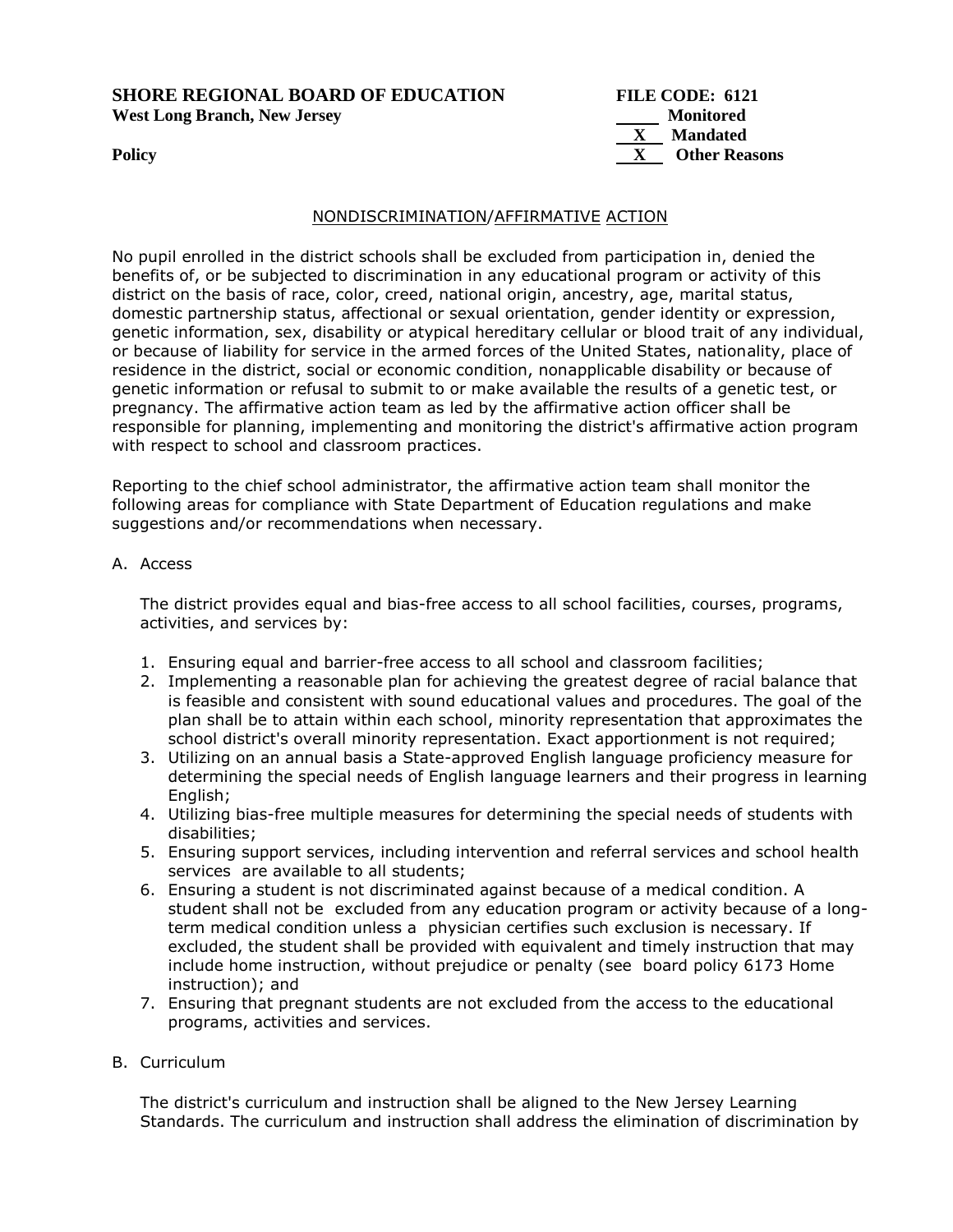### NONDISCRIMINATION/AFFIRMATIVE ACTION (continued)

narrowing the achievement gap, by providing equity in educational programs, and by providing opportunities for students to interact positively with others regardless of race, creed, color, national origin, ancestry, age, marital status, affectional or sexual orientation, gender, religion, disability, or socioeconomic status. The district shall:

- 1. Ensure there are no differential requirements for completion of course offerings or programs of study solely on the basis of race, creed, color, national origin, ancestry, age, marital status, affectional or sexual orientation, gender, religion, disability, or socioeconomic status;
- 2. Ensure courses shall not be offered separately on the basis of race, creed, color, national origin, ancestry, age, marital status, affectional or sexual orientation, gender, religion, disability, or socioeconomic status. Portions of classes that deal exclusively with human sexuality may be conducted in separate developmentally appropriate sessions for male and female students, provided the course content for such separately conducted sessions is the same;
- 3. Reduce or prevent the underrepresentation of minority, female, and male students in all classes and programs, including gifted and talented, accelerated, and advanced classes;
- 4. Ensure schools demonstrate the inclusion of a multicultural curriculum in its instructional content, materials, and methods, and ensuring students understand the basic tenets of multiculturalism;
- 5. Ensure African-American history, as well as the history of other cultures, is infused into the curriculum and taught as part of U.S. history;
- 6. Ensure instruction on the Holocaust and other acts of genocide is included in the curriculum of all elementary and secondary schools, as developmentally appropriate.
- C. Counseling Services

Students shall have access to adequate and appropriate counseling services:

- 1. When informing students about possible careers or professional or vocational opportunities options presented shall not be restricted or limited on the basis race, creed, color, national origin, ancestry, age, marital status, affectional or sexual orientation, gender, gender identity or expression, religion, disability, or socioeconomic status;
- 2. Tests or guidance or counseling materials that are biased or stereotyped shall not be used.
- D. Physical Education, Athletic Programs, Extracurricular Activities

The district's physical education and athletic programs shall be equitable and co-educational and shall not discriminate on the basis of protected class status including:

- 1. Separate restroom, locker room, and shower facilities on the basis of gender, but such facilities provided for students of each gender shall be provided and shall be comparable;
- 2. Separate teams for the two sexes may be operated in one or more sports or single teams open competitively to members of both sexes, as long as the athletic program as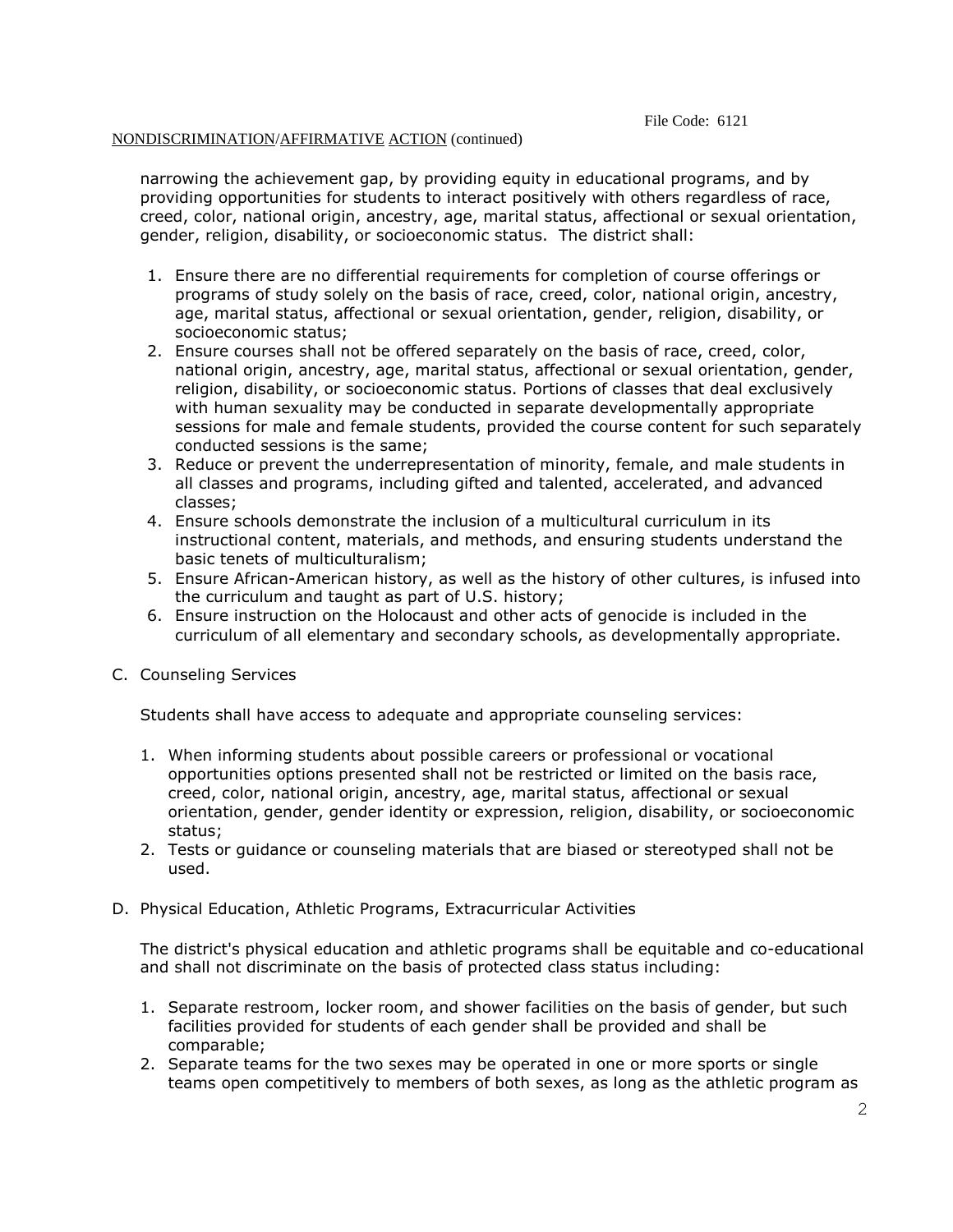#### File Code: 6121

#### NONDISCRIMINATION/AFFIRMATIVE ACTION (continued)

a whole provides equal opportunities for students of both sexes to participate in sports at comparable levels of difficulty and competency; and

- 3. The activities comprising the school athletic programs shall receive equitable treatment, including, but not limited to, staff salaries, purchase and maintenance of equipment, quality and availability of facilities, scheduling of practice and game time, length of season, and all other related areas or matters.
- E. Staff training

The affirmative action officer shall suggest a program of in-service training for school personnel designed to identify and solve problems of bias in all aspects of the school program. An equity in-service program shall be held on a continuing basis for all staff and for parents and community members as needed to facilitate participation and support.

#### Appeals

Grievances related to equity in school and classroom shall be submitted to the affirmative action officer. Any individual may petition the Commissioner in writing to resolve a dispute arising related to equity in school and classroom.

Adopted: July 26, 2012 NJSBA Review/Update: Sept 22, 2014, Nov 20, 2014, and Aug 2, 2016 Readopted: Nov 17, 2016

Key Words

Affirmative Action, Nondiscrimination, Curriculum, Instructional Materials, Textbooks

| Legal References: N.J.S.A. 10:5-1 et seq.                         | Law Against Discrimination                                                    |
|-------------------------------------------------------------------|-------------------------------------------------------------------------------|
| N.J.S.A. 18A:4A-1 et seq.                                         | New Jersey Commission on Holocaust Education                                  |
| N.J.S.A. 18A:18A17                                                | Facilities for handicapped persons                                            |
| N.J.S.A. 18A:35-1                                                 | Course in history of the United States in high school                         |
| N.J.S.A. 18A:3620                                                 | Discrimination; prohibition                                                   |
| N.J.S.A. 18A:37-14-19                                             | Harassment, Intimidation, Bullying                                            |
| N.J.A.C. 6A:7-1.1 et seq.                                         | Managing for Equality and Equity in Education                                 |
| See particularly:                                                 |                                                                               |
| N.J.A.C. 6A:7-1.1,-1.4,-1.7,-1.9                                  |                                                                               |
|                                                                   | N.J.A.C. 6A:30-1.1 et seq. Evaluation of the Performance of School Districts  |
|                                                                   |                                                                               |
|                                                                   | 20 U.S.C.A. 1681 et seq. - Title IX of the Education Amendments of 1972       |
|                                                                   |                                                                               |
|                                                                   | 29 U.S.C.A. 794 et seq. - Section 504 of the Rehabilitation Act of 1973       |
|                                                                   |                                                                               |
|                                                                   | 20 U.S.C.A. 1401 et seq. - Individuals with Disabilities Education Act (IDEA) |
|                                                                   |                                                                               |
| 42 U.S.C.A. 12101 et seq. - Americans with Disabilities Act (ADA) |                                                                               |
|                                                                   |                                                                               |